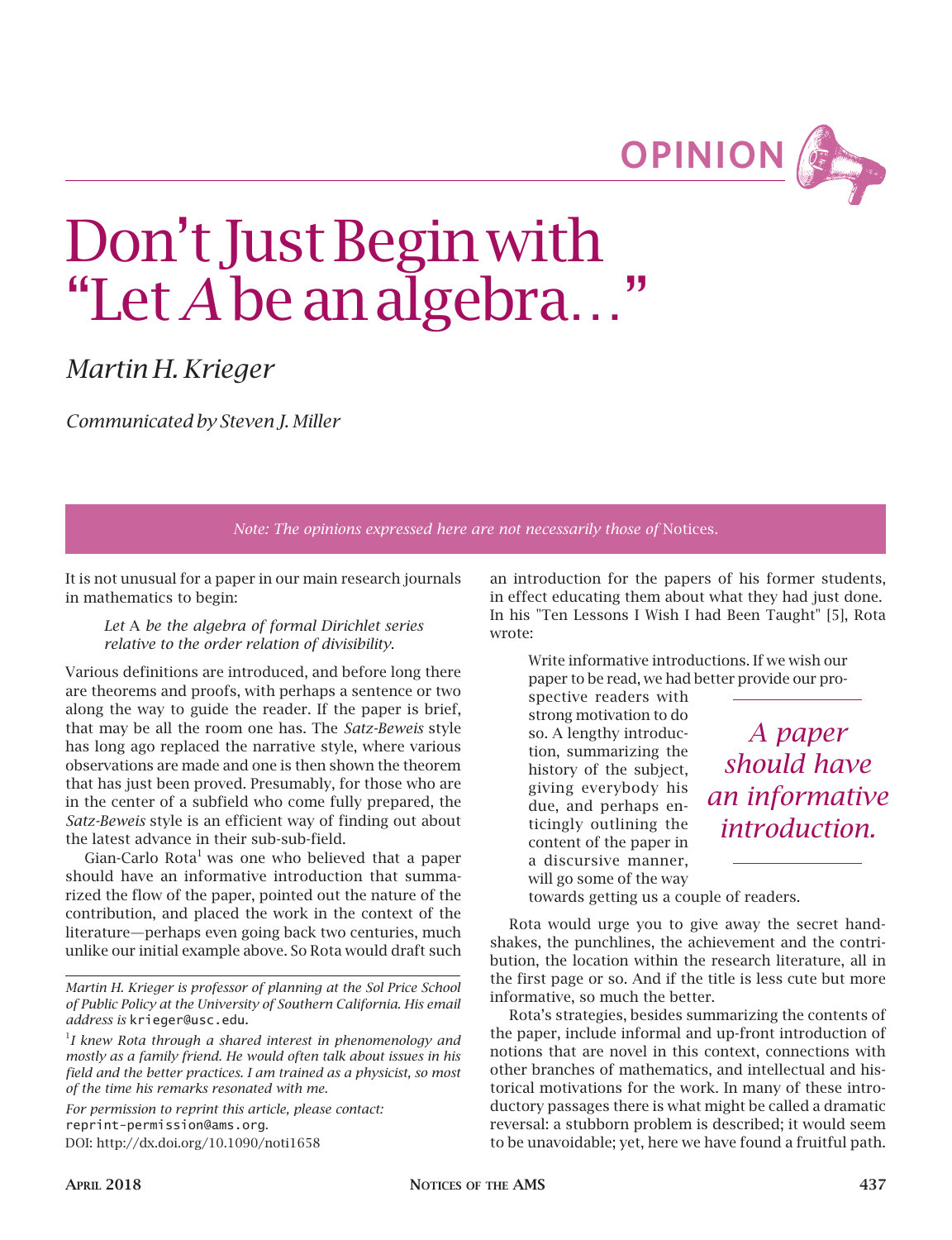Here are some brief examples:

#### Introducing novel notions and a dramatic presentation.

In Rota's paper [1] on the Möbius function, Rota first identifies the topic as a generalization of the familiar inclusion-exclusion principle:

This work begins the study of a very general principle of enumeration, of which the inclusion-exclusion principle is the simplest, but also the typical case.

He then explains the nature of the generalization, from an order to a partial order:

It often happens that a set of objects to be counted possesses a natural ordering, in general only a partial order. It may be unnatural to fit the enumeration of such a set into a linear order such as the integers; instead, it turns out in a great many cases that a more effective technique is to work with the natural order of the set.

Gradually he arrives at the specific concept of Möbius function as a generalization of the fundamental theorem of calculus:

Looked at in this way, a variety of problems of enumeration reveal themselves to be instances of the general problem of inverting an "indefinite sum" ranging over a partially ordered set. The inversion can be carried out by defining an analog of the "difference operator" relative to a partial ordering. Such an operator is the Möbius function, and the analog of the "fundamental theorem of the calculus" thus obtained is the inversion formula on a partially ordered set. …In fact, the algebra of formal Dirichlet series turns out to be the simplest non-trivial instance of such a "difference calculus," relative to the order relation of divisibility.

#### Nominal authority [4].

It was Hermann Weyl (or if it wasn't he, it should have been) who said a powerful technique for the study of an algebra is the classification of its endomorphisms and their infinitesimal analogues, namely, derivations.

#### Schematic history [2].

Since the beginning of this century the development of group theory has been dominated by the notion of representation, and the seemingly more specialized theory of group actions (permutations) has been given short shrift. To be sure, every action of a group can be considered as a particular representation by matrices.…

Or, one might be setting the stage for a new approach while giving full credit to forbears, as in Rota's introduction to "On the foundations of combinatorial theory, I" [1]:

One of the most useful principles of enumeration in discrete probability and combinatorial theory is the celebrated principle of inclusion-exclusion (cf. Feller, Fréchet, Riordan, Ryser). When skillfully applied, this principle has yielded to many a combinatorial problem.

#### Analogy with well-known mathematics [2].

The idea for the solution of this problem bears a resemblance to Galois theory, an approach first fully presented by Rota and Smith.

#### **Motivation**

Motivation is only sometimes the actual motivation of the mathematician. More often, it is a hint for the reader, so that they can go from what they are acquainted with to what will follow [3]:

The fact that joins and meets in the lattice of subspaces does not satisfy the distributive law that holds for union and intersection of sets was once seen as a fatal drawback.

But, surprisingly, there is no fatal drawback:

…Thus, the failure of the distributive law of set theory has proved to be a purely psychological obstacle, at least as far as enumeration goes.

Following Rota's advice and writing a good introduction to a paper will make it possible for you to have more readers, more references to your work, and a chance for you yourself to see your work in a more general context. *Early on* introducing *novel notions*; mentioning *names*  of other mathematicians, living or dead; providing a *schematic history*; pointing to *resemblances* with widely known mathematics; and claiming *motivation* for the work, whether it is the author's motivation or just meant for the reader—all will make your papers more effective. Hiding what you are doing, in the name of rigor or purity, is likely to reduce your readership.